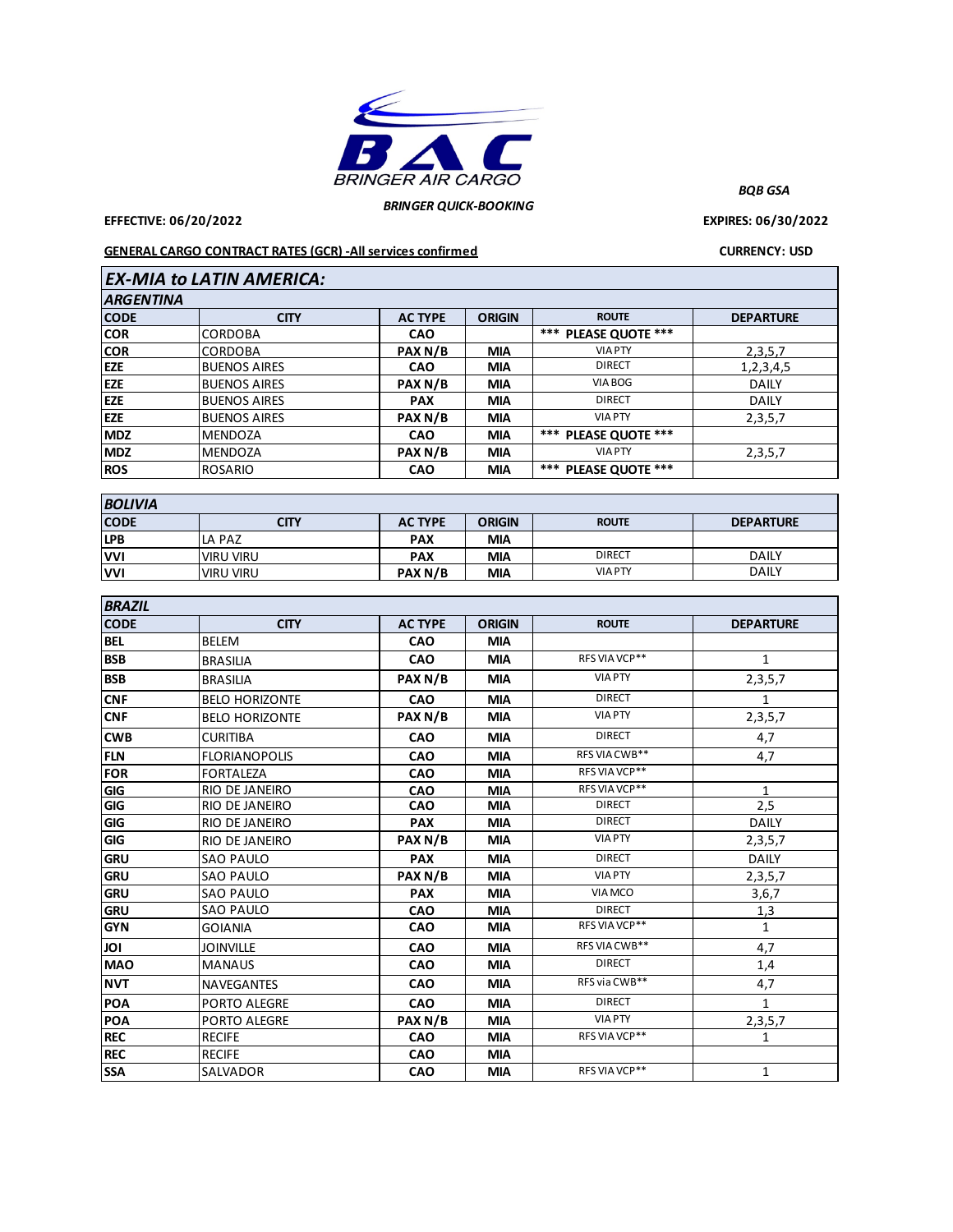| <b>SSA</b>   | <b>SALVADOR</b>     | PAX N/B        | <b>MIA</b>    | <b>VIA PTY</b>        | 2, 3, 5, 7       |  |  |  |
|--------------|---------------------|----------------|---------------|-----------------------|------------------|--|--|--|
| <b>VCP</b>   | <b>VIRACOPOS</b>    | <b>CAO</b>     | <b>MIA</b>    | <b>DIRECT</b>         | 3,6              |  |  |  |
| <b>VIX</b>   | <b>VITORIA</b>      | <b>CAO</b>     | <b>MIA</b>    | <b>DIRECT</b>         | 1                |  |  |  |
| <b>VIX</b>   | <b>VITORIA</b>      | <b>CAO</b>     | <b>MIA</b>    | RFS VIA VCP**         |                  |  |  |  |
| <b>CHILE</b> |                     |                |               |                       |                  |  |  |  |
| <b>CODE</b>  | <b>CITY</b>         | <b>AC TYPE</b> | <b>ORIGIN</b> | <b>ROUTE</b>          | <b>DEPARTURE</b> |  |  |  |
| <b>ANF</b>   | <b>ANTOFAGASTA</b>  | <b>CAO</b>     | <b>MIA</b>    | <b>DIRECT</b>         | 3,6              |  |  |  |
| <b>ARI</b>   | <b>ARICA</b>        | <b>CAO</b>     | <b>MIA</b>    | * ** PLEASE QUOTE *** |                  |  |  |  |
| <b>CJC</b>   | <b>CALAMA</b>       | <b>CAO</b>     | <b>MIA</b>    | *** PLEASE QUOTE***   |                  |  |  |  |
| <b>IQQ</b>   | <b>IQUIQUE</b>      | <b>CAO</b>     | <b>MIA</b>    | * ** PLEASE QUOTE *** |                  |  |  |  |
| <b>PUQ</b>   | <b>PUNTA ARENAS</b> | <b>CAO</b>     | <b>MIA</b>    | *** PLEASE QUOTE***   |                  |  |  |  |
| <b>SCL</b>   | <b>SANTIAGO</b>     | <b>PAX</b>     | <b>MIA</b>    | <b>DIRECT</b>         | <b>DAILY</b>     |  |  |  |
| <b>SCL</b>   | <b>SANTIAGO</b>     | <b>PAO</b>     | <b>MIA</b>    | <b>DIRECT</b>         | 2,3,6,7          |  |  |  |
| <b>SCL</b>   | SANTIAGO            | <b>CAO</b>     | <b>MIA</b>    | <b>DIRECT</b>         |                  |  |  |  |

| <b>COLOMBIA</b> |                     |                |               |                |                  |  |  |  |
|-----------------|---------------------|----------------|---------------|----------------|------------------|--|--|--|
| <b>CODE</b>     | <b>CITY</b>         | <b>AC TYPE</b> | <b>ORIGIN</b> | <b>ROUTE</b>   | <b>DEPARTURE</b> |  |  |  |
| <b>BAQ</b>      | <b>BARRANQUILLA</b> | <b>CAO</b>     | <b>MIA</b>    | <b>DIRECT</b>  | 4                |  |  |  |
| <b>BAQ</b>      | <b>BARRANQUILLA</b> | PAX N/B        | <b>MIA</b>    | <b>VIA PTY</b> | <b>DAILY</b>     |  |  |  |
| <b>BGA</b>      | <b>BUCARAMANGA</b>  | PAX N/B        | <b>MIA</b>    | <b>VIA PTY</b> | <b>DAILY</b>     |  |  |  |
| <b>BOG</b>      | <b>BOGOTA</b>       | <b>CAO</b>     | <b>MIA</b>    | <b>DIRECT</b>  | <b>DAILY</b>     |  |  |  |
| <b>CLO</b>      | CALI                | <b>CAO</b>     | <b>MIA</b>    | <b>DIRECT</b>  |                  |  |  |  |
| <b>CTG</b>      | CARTAGENA           | PAX N/B        | <b>MIA</b>    | <b>VIA PTY</b> | <b>DAILY</b>     |  |  |  |
| <b>MDE</b>      | <b>MEDELLIN</b>     | <b>CAO</b>     | <b>MIA</b>    | <b>DIRECT</b>  | 3, 4, 5, 6, 7    |  |  |  |
| PEI             | PEREIRA             | PAX N/B        | <b>MIA</b>    | <b>VIA PTY</b> | <b>DAILY</b>     |  |  |  |

| <b>COSTA RICA</b>  |                     |                |               |                     |                  |  |  |  |  |
|--------------------|---------------------|----------------|---------------|---------------------|------------------|--|--|--|--|
| <b>CODE</b>        | <b>CITY</b>         | <b>AC TYPE</b> | <b>ORIGIN</b> | <b>ROUTE</b>        | <b>DEPARTURE</b> |  |  |  |  |
| <b>SJO</b>         | <b>SANJOSE</b>      | <b>CAO</b>     | <b>MIA</b>    | <b>DIRECT</b>       | 1,2,3,4,5        |  |  |  |  |
| <b>ECUADOR</b>     |                     |                |               |                     |                  |  |  |  |  |
| <b>CODE</b>        | <b>CITY</b>         | <b>AC TYPE</b> | <b>ORIGIN</b> | <b>ROUTE</b>        | <b>DEPARTURE</b> |  |  |  |  |
| <b>GYE</b>         | <b>GUAYAQUIL</b>    | <b>CAO</b>     | <b>MIA</b>    | <b>DIRECT</b>       | 2,6              |  |  |  |  |
| <b>UIO</b>         | QUITO               | <b>CAO</b>     | <b>MIA</b>    | <b>DIRECT</b>       | 3,6              |  |  |  |  |
| <b>EL SALVADOR</b> |                     |                |               |                     |                  |  |  |  |  |
| <b>CODE</b>        | <b>CITY</b>         | <b>AC TYPE</b> | <b>ORIGIN</b> | <b>ROUTE</b>        | <b>DEPARTURE</b> |  |  |  |  |
| <b>SAL</b>         | <b>SAN SALVADOR</b> | <b>CAO</b>     | <b>MIA</b>    | *** PLEASE QUOTE*** |                  |  |  |  |  |
| <b>SAL</b>         | <b>SAN SALVADOR</b> | PAX N/B        | <b>MIA</b>    | <b>VIA PTY</b>      | <b>DAILY</b>     |  |  |  |  |

| <b>GUATEMALA</b> |                       |                |               |                |                  |
|------------------|-----------------------|----------------|---------------|----------------|------------------|
| <b>CODE</b>      | <b>CITY</b>           | <b>AC TYPE</b> | <b>ORIGIN</b> | <b>ROUTE</b>   | <b>DEPARTURE</b> |
| <b>GUA</b>       | <b>GUATEMALA CITY</b> | <b>CAO</b>     | <b>MIA</b>    | <b>DIRECT</b>  | 1,2,4,6          |
| <b>GUA</b>       | <b>GUATEMALA CITY</b> | PAX N/B        | <b>MIA</b>    | VIA BOG        | 1,3,5            |
| <b>HONDURAS</b>  |                       |                |               |                |                  |
| <b>CODE</b>      | <b>CITY</b>           | <b>AC TYPE</b> | <b>ORIGIN</b> | <b>ROUTE</b>   | <b>DEPARTURE</b> |
| <b>SAP</b>       | SAN PEDRO SULA        | <b>CAO</b>     | <b>MIA</b>    | <b>DIRECT</b>  | 2,3,4,5          |
| <b>MEXICO</b>    |                       |                |               |                |                  |
| <b>CODE</b>      | <b>CITY</b>           | <b>AC TYPE</b> | <b>ORIGIN</b> | <b>ROUTE</b>   | <b>DEPARTURE</b> |
| <b>CUN</b>       | <b>CANCUN</b>         | PAX N/B        | <b>MIA</b>    | <b>VIA PTY</b> | DAILY            |
| <b>GDL</b>       | <b>GUADALAJARA</b>    | PAX N/B        | <b>MIA</b>    | <b>VIA PTY</b> | 1,5              |
| <b>MEX</b>       | <b>MEXICO</b>         | PAX N/B        | <b>MIA</b>    | <b>VIA PTY</b> | <b>DAILY</b>     |
| <b>MTY</b>       | <b>MONTERREY</b>      | PAX N/B        | <b>MIA</b>    | <b>VIA PTY</b> | 2,4,6            |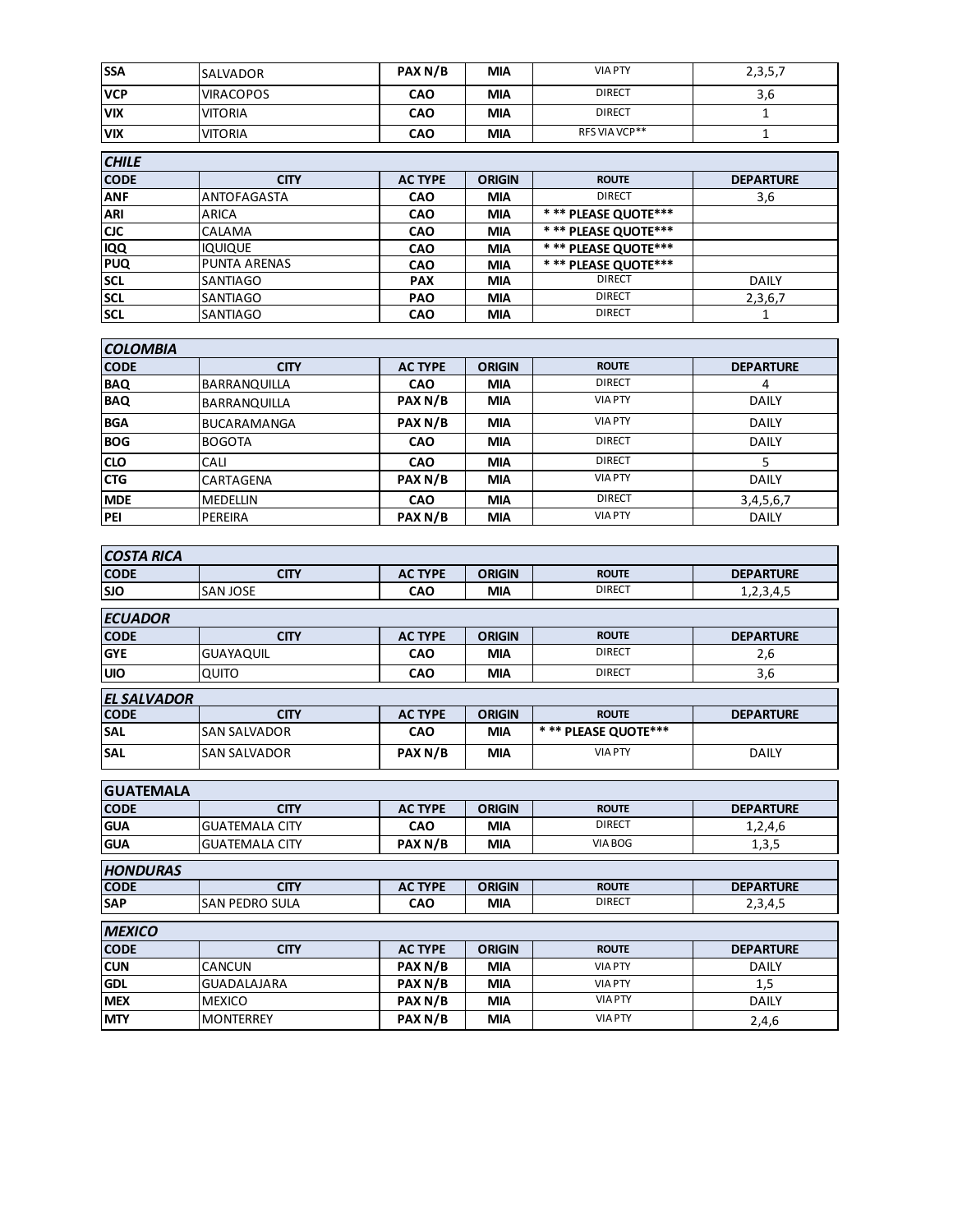| <b>NICARAGUA</b>            |                           |                       |                             |                               |                                    |  |  |
|-----------------------------|---------------------------|-----------------------|-----------------------------|-------------------------------|------------------------------------|--|--|
| <b>CODE</b>                 | <b>CITY</b>               | <b>AC TYPE</b>        | <b>ORIGIN</b>               | <b>ROUTE</b>                  | <b>DEPARTURE</b>                   |  |  |
| <b>MGA</b>                  | MANAGUA                   | <b>CAO</b>            | MIA                         | <b>DIRECT</b>                 | 1,5,6                              |  |  |
| <b>PANAMA</b>               |                           |                       |                             |                               |                                    |  |  |
| <b>CODE</b>                 | <b>CITY</b>               | <b>AC TYPE</b>        | <b>ORIGIN</b>               | <b>ROUTE</b>                  | <b>DEPARTURE</b>                   |  |  |
| <b>PTY</b>                  | PANAMA CITY               | CAO                   | <b>MIA</b>                  | <b>DIRECT</b>                 | 2, 3, 4, 5, 6, 7                   |  |  |
| <b>PARAGUAY</b>             |                           |                       |                             |                               |                                    |  |  |
| <b>CODE</b>                 | <b>CITY</b>               | <b>AC TYPE</b>        | <b>ORIGIN</b>               | <b>ROUTE</b>                  | <b>DEPARTURE</b>                   |  |  |
| <b>AGT</b>                  | <b>CIUDAD DEL ESTE</b>    | <b>CAO</b>            | MIA                         | <b>DIRECT</b>                 | 6                                  |  |  |
| <b>ASU</b>                  | ASUNCION                  | CAO                   | <b>MIA</b>                  | <b>DIRECT</b>                 | 4,7                                |  |  |
| <b>ASU</b>                  | ASUNCION                  | PAX N/B               | <b>MIA</b>                  | <b>VIA PTY</b>                | <b>DAILY</b>                       |  |  |
| <b>PERU</b>                 |                           |                       |                             |                               |                                    |  |  |
| <b>CODE</b>                 | <b>CITY</b>               | <b>AC TYPE</b>        | <b>ORIGIN</b>               | <b>ROUTE</b>                  | <b>DEPARTURE</b>                   |  |  |
| LIM                         | <b>LIMA</b>               | <b>CAO</b>            | <b>MIA</b>                  | <b>DIRECT</b>                 | 2,7                                |  |  |
| <b>PUERTO RICO</b>          |                           |                       |                             |                               |                                    |  |  |
| <b>CODE</b>                 | <b>CITY</b>               | <b>AC TYPE</b>        | <b>ORIGIN</b>               | <b>ROUTE</b>                  | <b>DEPARTURE</b>                   |  |  |
| <b>SJU</b>                  | <b>SAN JUAN</b>           | <b>CAO</b>            | <b>MIA</b>                  | <b>DIRECT</b>                 | 2,6                                |  |  |
| <b>SURINAME</b>             |                           |                       |                             |                               |                                    |  |  |
| <b>CODE</b>                 | <b>CITY</b>               | <b>AC TYPE</b>        | <b>ORIGIN</b>               | <b>ROUTE</b>                  | <b>DEPARTURE</b>                   |  |  |
| <b>PBM</b>                  | PARAMARIBO                | <b>CAO</b>            | MIA                         | <b>DIRECT</b>                 | 2                                  |  |  |
| <b>URUGUAY</b>              |                           |                       |                             |                               |                                    |  |  |
| <b>CODE</b>                 | <b>CITY</b>               | <b>AC TYPE</b>        | <b>ORIGIN</b>               | <b>ROUTE</b>                  | <b>DEPARTURE</b>                   |  |  |
| <b>MVD</b>                  | <b>MONTEVIDEO</b>         | <b>CAO</b>            | MIA                         | <b>DIRECT</b>                 | 3,6                                |  |  |
| <b>MVD</b>                  | <b>MONTEVIDEO</b>         | PAX N/B               | <b>MIA</b>                  | <b>VIA PTY</b>                | <b>DAILY</b>                       |  |  |
| <b>VENEZUELA</b>            |                           |                       |                             |                               |                                    |  |  |
| <b>CODE</b>                 | <b>CITY</b>               | <b>AC TYPE</b>        | <b>ORIGIN</b>               | <b>ROUTE</b>                  | <b>DEPARTURE</b>                   |  |  |
| <b>CCS</b>                  | CARACAS                   | CAO                   | <b>MIA</b>                  | VIA BOG                       | 3,5,6                              |  |  |
| <b>EX MIA to CARIBBEAN:</b> |                           |                       |                             |                               |                                    |  |  |
| <b>BAHAMAS</b>              |                           |                       |                             |                               |                                    |  |  |
| <b>CODE</b>                 | <b>CITY</b>               | <b>AC TYPE</b>        | <b>ORIGIN</b>               | <b>ROUTE</b>                  | <b>DEPARTURE</b>                   |  |  |
| <b>NAS</b>                  | NASSAU                    | <b>CAO</b>            | MIA                         | <b>DIRECT</b>                 | 1,2,3,4,5                          |  |  |
| <b>FPO</b>                  | <b>FREEPORT</b>           | <b>CAO</b>            | <b>MIA</b>                  | <b>DIRECT</b>                 | 1,3,5                              |  |  |
| <b>BARBADOS</b>             |                           |                       |                             |                               |                                    |  |  |
| <b>CODE</b>                 | <b>CITY</b>               | <b>AC TYPE</b>        | <b>ORIGIN</b>               | <b>ROUTE</b>                  | <b>DEPARTURE</b>                   |  |  |
| <b>BGI</b>                  | <b>BARBADOS</b>           | <b>CAO</b>            | <b>MIA</b>                  | <b>DIRECT</b>                 | 2                                  |  |  |
| <b>CAYMAN ISLANDS</b>       |                           |                       |                             |                               |                                    |  |  |
| <b>CODE</b>                 | <b>CITY</b>               | <b>AC TYPE</b>        | <b>ORIGIN</b>               | <b>ROUTE</b>                  | <b>DEPARTURE</b>                   |  |  |
| <b>GCM</b>                  | GEORGETOWN                | <b>CAO</b>            | MIA                         | <b>DIRECT</b>                 | 1,2,3,4,5                          |  |  |
| <b>DOMINICAN REPUBLIC</b>   |                           |                       |                             |                               |                                    |  |  |
| <b>CODE</b>                 | <b>CITY</b>               | <b>AC TYPE</b>        | <b>ORIGIN</b>               | <b>ROUTE</b>                  | <b>DEPARTURE</b>                   |  |  |
| PUJ                         | PUNTA CANA                | PAX N/B               | <b>MIA</b>                  | <b>VIA PTY</b>                | DAILY                              |  |  |
| <b>SDQ</b>                  | SANTO DOMINGO             | CAO                   | <b>MIA</b>                  | <b>DIRECT</b>                 | 2,5                                |  |  |
|                             |                           |                       |                             |                               |                                    |  |  |
| <b>GUYANA</b>               |                           |                       |                             |                               |                                    |  |  |
| <b>CODE</b><br><b>GEO</b>   | <b>CITY</b><br>GEORGETOWN | <b>AC TYPE</b><br>CAO | <b>ORIGIN</b><br><b>MIA</b> | <b>ROUTE</b><br><b>DIRECT</b> | <b>DEPARTURE</b><br>$\overline{2}$ |  |  |
|                             |                           |                       |                             |                               |                                    |  |  |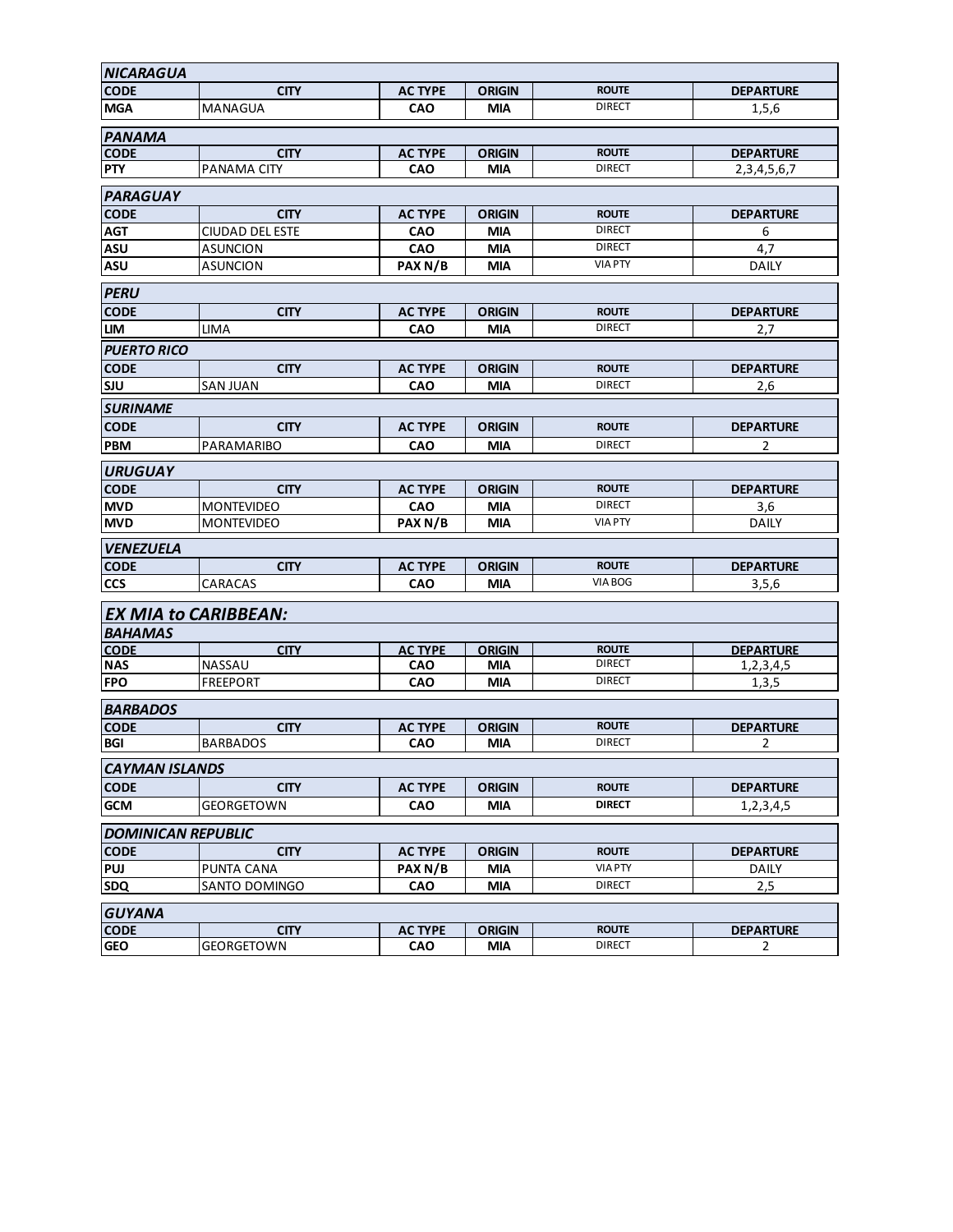| <b>HAITI</b>                              |                       |                |               |                |                  |  |  |  |
|-------------------------------------------|-----------------------|----------------|---------------|----------------|------------------|--|--|--|
| <b>CODE</b>                               | <b>CITY</b>           | <b>AC TYPE</b> | <b>ORIGIN</b> | <b>ROUTE</b>   | <b>DEPARTURE</b> |  |  |  |
| <b>PAP</b>                                | <b>PORT AU PRINCE</b> | <b>CAO</b>     | <b>MIA</b>    | <b>DIRECT</b>  | 1,2,3,4,5        |  |  |  |
|                                           |                       |                |               |                |                  |  |  |  |
| <b>JAMAICA</b>                            |                       |                |               |                |                  |  |  |  |
| <b>CODE</b>                               | <b>CITY</b>           | <b>AC TYPE</b> | <b>ORIGIN</b> | <b>ROUTE</b>   | <b>DEPARTURE</b> |  |  |  |
| <b>KIN</b>                                | <b>KINGSTON</b>       | <b>CAO</b>     | <b>MIA</b>    | <b>DIRECT</b>  | 1,2,3,4,5        |  |  |  |
| <b>KIN</b>                                | <b>KINGSTON</b>       | PAX N/B        | MIA           | <b>VIA PTY</b> | 2,6,7            |  |  |  |
| <b>MBJ</b>                                | <b>MONTEGO BAY</b>    | CAO            | <b>MIA</b>    | <b>DIRECT</b>  | 1,2,3,4,5        |  |  |  |
| <b>MBJ</b>                                | <b>MONTEGO BAY</b>    | PAX N/B        | MIA           | <b>VIA PTY</b> | 1,2,4            |  |  |  |
|                                           |                       |                |               |                | Page 03 of 05    |  |  |  |
| <b>TRINIDAD AND TOBAGO</b><br><b>CODE</b> | <b>CITY</b>           | <b>AC TYPE</b> | <b>ORIGIN</b> | <b>ROUTE</b>   | <b>DEPARTURE</b> |  |  |  |
| <b>POS</b>                                | PORT OF SPAIN         | <b>CAO</b>     | <b>MIA</b>    | <b>DIRECT</b>  | 2                |  |  |  |
| <b>POS</b>                                | PORT OF SPAIN         | PAX N/B        | <b>MIA</b>    | <b>VIA PTY</b> | <b>DAILY</b>     |  |  |  |
|                                           |                       |                |               |                |                  |  |  |  |
| <b>TURKS AND CAICOS</b>                   |                       |                |               |                |                  |  |  |  |
| <b>CODE</b>                               | <b>CITY</b>           | <b>AC TYPE</b> | <b>ORIGIN</b> | <b>ROUTE</b>   | <b>DEPARTURE</b> |  |  |  |
| <b>PLS</b>                                | <b>PROVIDENCIALES</b> | <b>CAO</b>     | MIA           | <b>DIRECT</b>  | 1,3,5            |  |  |  |
| <b>EX MIA to AFRICA:</b>                  |                       |                |               |                |                  |  |  |  |
| <b>GHANA</b>                              |                       |                |               |                |                  |  |  |  |
| <b>CODE</b>                               | <b>CITY</b>           | <b>AC TYPE</b> | <b>ORIGIN</b> | <b>ROUTE</b>   | <b>DEPARTURE</b> |  |  |  |
| <b>ACC</b>                                | ACCRA                 | PAX W/B        | MIA           | <b>VIA DOH</b> | DAILY            |  |  |  |
| <b>SOUTH AFRICA</b>                       |                       |                |               |                |                  |  |  |  |
| <b>CODE</b>                               | <b>CITY</b>           | <b>AC TYPE</b> | <b>ORIGIN</b> | <b>ROUTE</b>   | <b>DEPARTURE</b> |  |  |  |
| <b>JNB</b>                                | JOHANNESBURG          | PAX W/B        | <b>MIA</b>    | <b>VIA DOH</b> | <b>DAILY</b>     |  |  |  |
| <b>NIGERIA</b>                            |                       |                |               |                |                  |  |  |  |
| <b>CODE</b>                               | <b>CITY</b>           | <b>AC TYPE</b> | <b>ORIGIN</b> | <b>ROUTE</b>   | <b>DEPARTURE</b> |  |  |  |
| <b>LOS</b>                                | LAGOS                 | PAX W/B        | MIA           | <b>VIA DOH</b> | DAILY            |  |  |  |
| <b>ANGOLA</b>                             |                       |                |               |                |                  |  |  |  |
| <b>CODE</b>                               | <b>CITY</b>           | <b>AC TYPE</b> | <b>ORIGIN</b> | <b>ROUTE</b>   | <b>DEPARTURE</b> |  |  |  |
| <b>LAD</b>                                | LUANDA                | PAX W/B        | <b>MIA</b>    | <b>VIA DOH</b> | DAILY            |  |  |  |
| <b>KENYA</b>                              |                       |                |               |                |                  |  |  |  |
| <b>CODE</b>                               | <b>CITY</b>           | <b>AC TYPE</b> | <b>ORIGIN</b> | <b>ROUTE</b>   | <b>DEPARTURE</b> |  |  |  |
| <b>NBO</b>                                | <b>NAIROBI</b>        | PAX W/B        | MIA           | VIA DOH        | DAILY            |  |  |  |
|                                           |                       |                |               |                |                  |  |  |  |
| <b>EX MIA to AUSTRALIA:</b><br>AUSTRALIA  |                       |                |               |                |                  |  |  |  |
| <b>CODE</b>                               | <b>CITY</b>           | <b>AC TYPE</b> | <b>ORIGIN</b> | <b>ROUTE</b>   | <b>DEPARTURE</b> |  |  |  |
| <b>MEL</b>                                | <b>MELBOURNE</b>      | PAX W/B        | <b>MIA</b>    | VIA DOH        | <b>DAILY</b>     |  |  |  |
| <b>WESTERN AUSTRALIA</b>                  |                       |                |               |                |                  |  |  |  |
| <b>CODE</b>                               | <b>CITY</b>           | <b>AC TYPE</b> | <b>ORIGIN</b> | <b>ROUTE</b>   | <b>DEPARTURE</b> |  |  |  |
| <b>PER</b>                                | <b>PERTH</b>          | PAX W/B        | <b>MIA</b>    | VIA DOH        | DAILY            |  |  |  |
| <b>NEW SOUTH WALES</b>                    |                       |                |               |                |                  |  |  |  |
| <b>CODE</b>                               | <b>CITY</b>           | <b>AC TYPE</b> | <b>ORIGIN</b> | <b>ROUTE</b>   | <b>DEPARTURE</b> |  |  |  |
| <b>SYD</b>                                | SYDNEY                | PAX W/B        | MIA           | VIA DOH        | <b>DAILY</b>     |  |  |  |

| <b>EX MIA to EUROPE:</b> |                  |                |               |                |                  |  |  |  |
|--------------------------|------------------|----------------|---------------|----------------|------------------|--|--|--|
| <b>NETHERLANDS</b>       |                  |                |               |                |                  |  |  |  |
| <b>CODE</b>              | CITY             | <b>AC TYPE</b> | <b>ORIGIN</b> | <b>ROUTE</b>   | <b>DEPARTURE</b> |  |  |  |
| <b>AMS</b>               | <b>AMSTERDAM</b> | <b>PAX</b>     | <b>MIA</b>    | <b>VIA LHR</b> | 2,3,4            |  |  |  |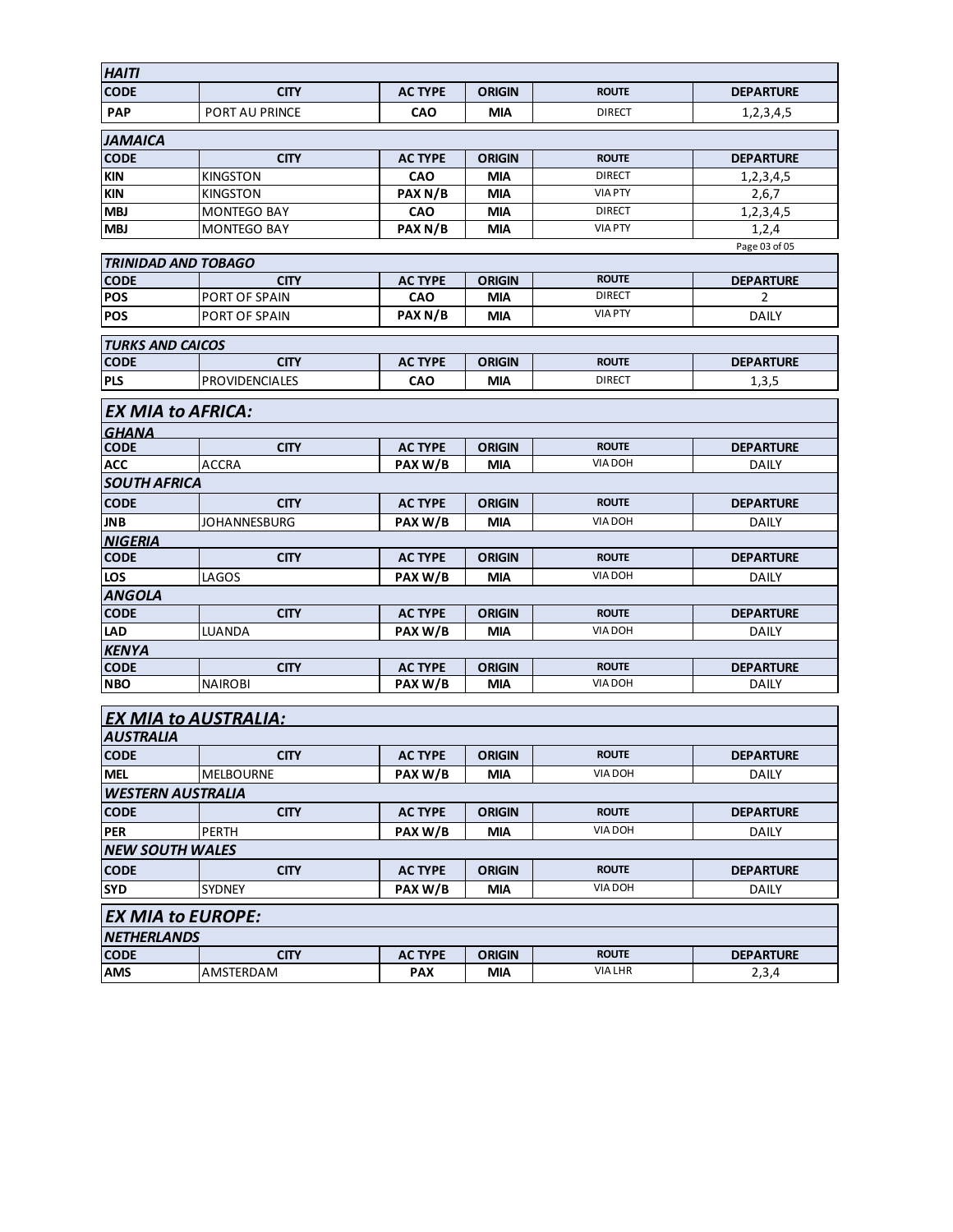| <b>AUSTRIA</b>                    |                              |                                 |                             |                                |                           |  |  |  |
|-----------------------------------|------------------------------|---------------------------------|-----------------------------|--------------------------------|---------------------------|--|--|--|
| <b>CODE</b>                       | <b>CITY</b>                  | <b>AC TYPE</b>                  | <b>ORIGIN</b>               | <b>ROUTE</b>                   | <b>DEPARTURE</b>          |  |  |  |
| <b>LNZ</b>                        | <b>LINZ</b>                  | <b>PAX WB</b>                   | <b>MIA</b>                  | <b>VIA IST</b>                 | 3,6                       |  |  |  |
| <b>VIE</b>                        | <b>VIENNA</b>                | <b>PAX WB</b>                   | <b>MIA</b>                  | <b>VIA IST</b>                 | 3,6                       |  |  |  |
| <b>BELGIUM</b>                    |                              |                                 |                             |                                |                           |  |  |  |
| <b>CODE</b>                       | <b>CITY</b>                  | <b>AC TYPE</b>                  | <b>ORIGIN</b>               | <b>ROUTE</b>                   | <b>DEPARTURE</b>          |  |  |  |
| <b>BRU</b>                        | <b>BRUSSELS</b>              | <b>PAX WB</b>                   | MIA                         | <b>VIA IST</b>                 | 3,6                       |  |  |  |
| <b>DENMARK</b>                    |                              |                                 |                             |                                |                           |  |  |  |
| <b>CODE</b>                       | <b>CITY</b>                  | <b>AC TYPE</b>                  | <b>ORIGIN</b>               | <b>ROUTE</b>                   | <b>DEPARTURE</b>          |  |  |  |
| <b>CPH</b>                        | COPENHAGEN                   | <b>PAX WB</b>                   | MIA                         | ***PLEASE QUOTE***             |                           |  |  |  |
| <b>GERMANY</b>                    |                              |                                 |                             |                                |                           |  |  |  |
| <b>CODE</b>                       | <b>CITY</b>                  | <b>AC TYPE</b>                  | <b>ORIGIN</b>               | <b>ROUTE</b>                   | <b>DEPARTURE</b>          |  |  |  |
| <b>BER</b>                        | <b>BERLIN</b>                | <b>PAX WB</b>                   | MIA                         | <b>VIA DOH</b>                 | DAILY                     |  |  |  |
| <b>FRA</b>                        | <b>FRANKFURT</b>             | <b>PAX</b>                      | <b>MIA</b>                  | <b>DIRECT</b>                  | 2,4,7                     |  |  |  |
| <b>CGN</b>                        | <b>COLOGNE</b>               | <b>CAO</b>                      | <b>MIA</b>                  | ***PLEASE QUOTE***             |                           |  |  |  |
| <b>HAM</b>                        | <b>HAMBURG</b>               | <b>PAX WB</b>                   | <b>MIA</b>                  | <b>VIA IST</b>                 | 3,6                       |  |  |  |
|                                   |                              |                                 |                             |                                |                           |  |  |  |
| <b>HUNGARY</b>                    |                              |                                 |                             |                                |                           |  |  |  |
| <b>CODE</b>                       | <b>CITY</b>                  | <b>AC TYPE</b>                  | <b>ORIGIN</b>               | <b>ROUTE</b>                   | <b>DEPARTURE</b>          |  |  |  |
| <b>BUD</b>                        | <b>BUDAPEST</b>              | <b>PAX WB</b>                   | <b>MIA</b>                  | <b>VIA DOH</b>                 | <b>DAILY</b>              |  |  |  |
| <b>IRELAND</b>                    |                              |                                 |                             |                                |                           |  |  |  |
| <b>CODE</b>                       | <b>CITY</b>                  | <b>AC TYPE</b>                  | <b>ORIGIN</b>               | <b>ROUTE</b>                   | <b>DEPARTURE</b>          |  |  |  |
| <b>DUB</b>                        | <b>DUBLIN</b>                | <b>PAX WB</b>                   | MIA                         | <b>VIA DOH</b>                 | DAILY                     |  |  |  |
| <b>ITALY</b>                      |                              |                                 |                             |                                |                           |  |  |  |
| <b>CODE</b>                       | <b>CITY</b>                  | <b>AC TYPE</b>                  | <b>ORIGIN</b>               | <b>ROUTE</b>                   | <b>DEPARTURE</b>          |  |  |  |
| <b>FCO</b>                        | <b>ROME</b>                  | <b>PAX WB</b>                   | <b>MIA</b>                  | VIA DOH                        | <b>DAILY</b>              |  |  |  |
| <b>MXP</b>                        | <b>MILAN</b>                 | <b>PAX</b>                      | MIA                         | <b>DIRECT</b>                  | 2,3,4,6                   |  |  |  |
| <b>NORWAY</b>                     |                              |                                 |                             |                                |                           |  |  |  |
| <b>CODE</b>                       | <b>CITY</b>                  | <b>AC TYPE</b>                  | <b>ORIGIN</b>               | <b>ROUTE</b>                   | <b>DEPARTURE</b>          |  |  |  |
| OSL                               | OSLO                         | <b>PAX WB</b>                   | <b>MIA</b>                  |                                |                           |  |  |  |
| <b>SPAIN</b>                      |                              |                                 |                             |                                |                           |  |  |  |
| <b>CODE</b>                       | <b>CITY</b>                  | <b>AC TYPE</b>                  | <b>ORIGIN</b>               | <b>ROUTE</b>                   | <b>DEPARTURE</b>          |  |  |  |
| <b>BCN</b>                        | <b>BARCELONA</b>             | <b>PAX</b>                      | <b>MIA</b>                  | <b>DIRECT</b>                  | 1,2,3,4,6                 |  |  |  |
| <b>MAD</b>                        | <b>MADRID</b>                | <b>PAX</b>                      | <b>MIA</b>                  | <b>DIRECT</b>                  | 1,2,3,4                   |  |  |  |
|                                   |                              |                                 |                             |                                |                           |  |  |  |
| <b>SWITZERLAND</b><br><b>CODE</b> | <b>CITY</b>                  | <b>AC TYPE</b>                  | <b>ORIGIN</b>               | <b>ROUTE</b>                   | <b>DEPARTURE</b>          |  |  |  |
| <b>ZRH</b>                        | <b>ZURICH</b>                | <b>PAX WB</b>                   | <b>MIA</b>                  | <b>VIA IST</b>                 | 3,6                       |  |  |  |
| <b>GVA</b>                        | <b>GENEVA</b>                | <b>PAX WB</b>                   | <b>MIA</b>                  | <b>VIA IST</b>                 | 3.6                       |  |  |  |
|                                   |                              |                                 |                             |                                | Page 04 of 05             |  |  |  |
| U.K.<br><b>CODE</b>               |                              | <b>AC TYPE</b>                  | <b>ORIGIN</b>               |                                |                           |  |  |  |
| <b>LHR</b>                        | <b>CITY</b><br><b>LONDON</b> | <b>PAX WB</b>                   | MIA                         | <b>ROUTE</b><br><b>DIRECT</b>  | <b>DEPARTURE</b><br>DAILY |  |  |  |
|                                   |                              |                                 |                             |                                |                           |  |  |  |
| <b>FRANCE</b>                     |                              |                                 |                             |                                |                           |  |  |  |
| <b>CODE</b><br><b>CDG</b>         | <b>CITY</b><br><b>PARIS</b>  | <b>AC TYPE</b><br><b>PAX WB</b> | <b>ORIGIN</b><br><b>MIA</b> | <b>ROUTE</b><br><b>VIA IST</b> | <b>DEPARTURE</b>          |  |  |  |
|                                   |                              |                                 |                             |                                | 3,6                       |  |  |  |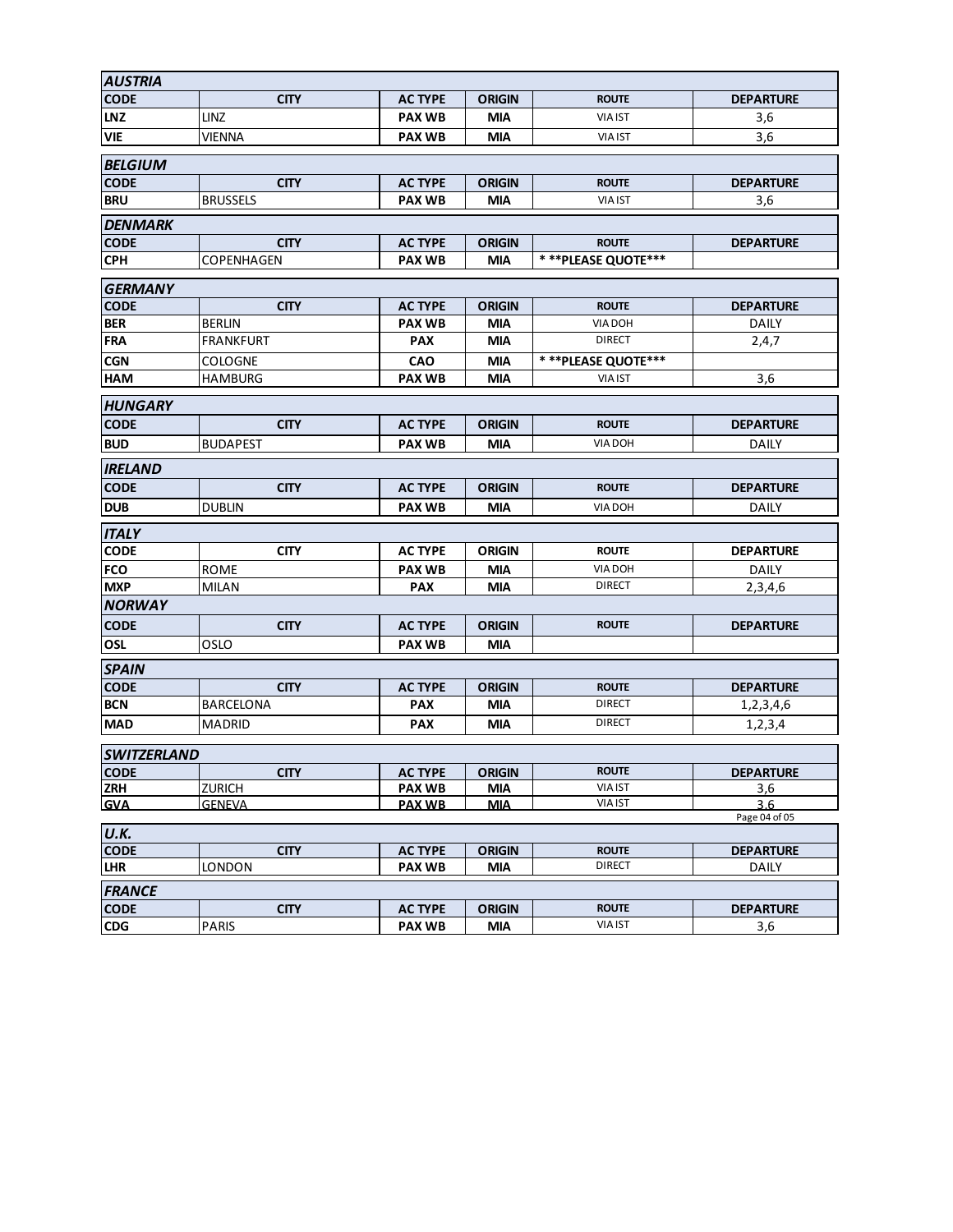| <b>CODE</b>                 | <b>CITY</b>                   | <b>AC TYPE</b> | <b>ORIGIN</b> | <b>ROUTE</b>   | <b>DEPARTURE</b> |  |  |  |  |  |
|-----------------------------|-------------------------------|----------------|---------------|----------------|------------------|--|--|--|--|--|
| <b>ESB</b>                  | ANKARA                        | <b>PAX WB</b>  | <b>MIA</b>    | <b>VIA DOH</b> | <b>DAILY</b>     |  |  |  |  |  |
| <b>IST</b>                  | <b>ISTANBUL</b>               | <b>CAO</b>     | <b>MIA</b>    | <b>DIRECT</b>  | 3,7              |  |  |  |  |  |
|                             | <b>EX MIA to MIDDLE EAST:</b> |                |               |                |                  |  |  |  |  |  |
| <b>INDIA</b>                |                               |                |               |                |                  |  |  |  |  |  |
| <b>CODE</b>                 | <b>CITY</b>                   | <b>AC TYPE</b> | <b>ORIGIN</b> | <b>ROUTE</b>   | <b>DEPARTURE</b> |  |  |  |  |  |
| <b>BOM</b>                  | <b>MUMBAI</b>                 | <b>PAX</b>     | <b>MIA</b>    | <b>DIRECT</b>  | 2,4              |  |  |  |  |  |
| <b>DEL</b>                  | <b>DELHI</b>                  | <b>PAX WB</b>  | <b>MIA</b>    | <b>VIA IST</b> | 3,6              |  |  |  |  |  |
| ccu                         | KOLKATA                       | <b>PAX WB</b>  | <b>MIA</b>    | <b>VIA DOH</b> | <b>DAILY</b>     |  |  |  |  |  |
| <b>MAA</b>                  | CHENNAI                       | <b>PAX WB</b>  | <b>MIA</b>    | <b>VIA DOH</b> | <b>DAILY</b>     |  |  |  |  |  |
| <b>EGYPT</b>                |                               |                |               |                |                  |  |  |  |  |  |
| <b>CODE</b>                 | <b>CITY</b>                   | <b>AC TYPE</b> | <b>ORIGIN</b> | <b>ROUTE</b>   | <b>DEPARTURE</b> |  |  |  |  |  |
| CAI                         | CAIRO                         | <b>PAX WB</b>  | <b>MIA</b>    | <b>VIA DOH</b> | <b>DAILY</b>     |  |  |  |  |  |
| <b>QATAR</b>                |                               |                |               |                |                  |  |  |  |  |  |
| <b>CODE</b>                 | <b>CITY</b>                   | <b>AC TYPE</b> | <b>ORIGIN</b> | <b>ROUTE</b>   | <b>DEPARTURE</b> |  |  |  |  |  |
| <b>DOH</b>                  | <b>DOHA</b>                   | <b>PAX WB</b>  | <b>MIA</b>    | <b>VIA DOH</b> | <b>DAILY</b>     |  |  |  |  |  |
| <b>UNITED ARAB EMIRATES</b> |                               |                |               |                |                  |  |  |  |  |  |
| <b>CODE</b>                 | <b>CITY</b>                   | <b>AC TYPE</b> | <b>ORIGIN</b> | <b>ROUTE</b>   | <b>DEPARTURE</b> |  |  |  |  |  |
| <b>DXB</b>                  | <b>DUBAI</b>                  | <b>PAX WB</b>  | <b>MIA</b>    | <b>VIA DOH</b> | <b>DAILY</b>     |  |  |  |  |  |
| <b>KUWAIT</b>               |                               |                |               |                |                  |  |  |  |  |  |
| <b>CODE</b>                 | <b>CITY</b>                   | <b>AC TYPE</b> | <b>ORIGIN</b> | <b>ROUTE</b>   | <b>DEPARTURE</b> |  |  |  |  |  |
| <b>KWI</b>                  | <b>KUWAIT CITY</b>            | <b>PAX WB</b>  | <b>MIA</b>    | <b>VIA DOH</b> | <b>DAILY</b>     |  |  |  |  |  |
| <b>SAUDIA ARABIA</b>        |                               |                |               |                |                  |  |  |  |  |  |
| <b>CODE</b>                 | <b>CITY</b>                   | <b>AC TYPE</b> | <b>ORIGIN</b> | <b>ROUTE</b>   | <b>DEPARTURE</b> |  |  |  |  |  |
| <b>JED</b>                  | <b>JEDDAH</b>                 | <b>PAX WB</b>  | <b>MIA</b>    | <b>VIA DOH</b> | <b>DAILY</b>     |  |  |  |  |  |
| <b>RUH</b>                  | <b>RIYADH</b>                 | <b>PAX WB</b>  | <b>MIA</b>    | <b>VIA DOH</b> | <b>DAILY</b>     |  |  |  |  |  |
| <b>ISRAEL</b>               |                               |                |               |                |                  |  |  |  |  |  |
| <b>CODE</b>                 | <b>CITY</b>                   | <b>AC TYPE</b> | <b>ORIGIN</b> | <b>ROUTE</b>   | <b>DEPARTURE</b> |  |  |  |  |  |
| <b>TLV</b>                  | <b>TEL AVIV</b>               | <b>PAX</b>     | MIA           | <b>DIRECT</b>  | 2,4              |  |  |  |  |  |
|                             |                               |                |               |                |                  |  |  |  |  |  |
|                             | <b>EX MIA to NEW ZELAND:</b>  |                |               |                |                  |  |  |  |  |  |
| <b>NEW ZELAND</b>           |                               |                |               |                |                  |  |  |  |  |  |
| <b>CODE</b>                 | <b>CITY</b>                   | <b>AC TYPE</b> | <b>ORIGIN</b> | <b>ROUTE</b>   | <b>DEPARTURE</b> |  |  |  |  |  |
| <b>AKL</b>                  | <b>AUCKLAND</b>               | PAX W/B        | <b>MIA</b>    | VIA DOH        | <b>DAILY</b>     |  |  |  |  |  |
| <b>EX MIA to ASIA:</b>      |                               |                |               |                |                  |  |  |  |  |  |

| <b>HONG KONG</b> |                  |                |               |                |                  |  |
|------------------|------------------|----------------|---------------|----------------|------------------|--|
| <b>CODE</b>      | <b>CITY</b>      | <b>AC TYPE</b> | <b>ORIGIN</b> | <b>ROUTE</b>   | <b>DEPARTURE</b> |  |
| <b>HKG</b>       | <b>HONG KONG</b> | <b>PAX WB</b>  | <b>MIA</b>    | <b>VIA IST</b> | 3,6              |  |
| <b>CHINA</b>     |                  |                |               |                |                  |  |
| <b>CODE</b>      | <b>CITY</b>      | <b>AC TYPE</b> | <b>ORIGIN</b> | <b>ROUTE</b>   | <b>DEPARTURE</b> |  |
| <b>PVG</b>       | <b>SHANGHAI</b>  | <b>PAX WB</b>  | <b>MIA</b>    | <b>VIA IST</b> | 3,6              |  |